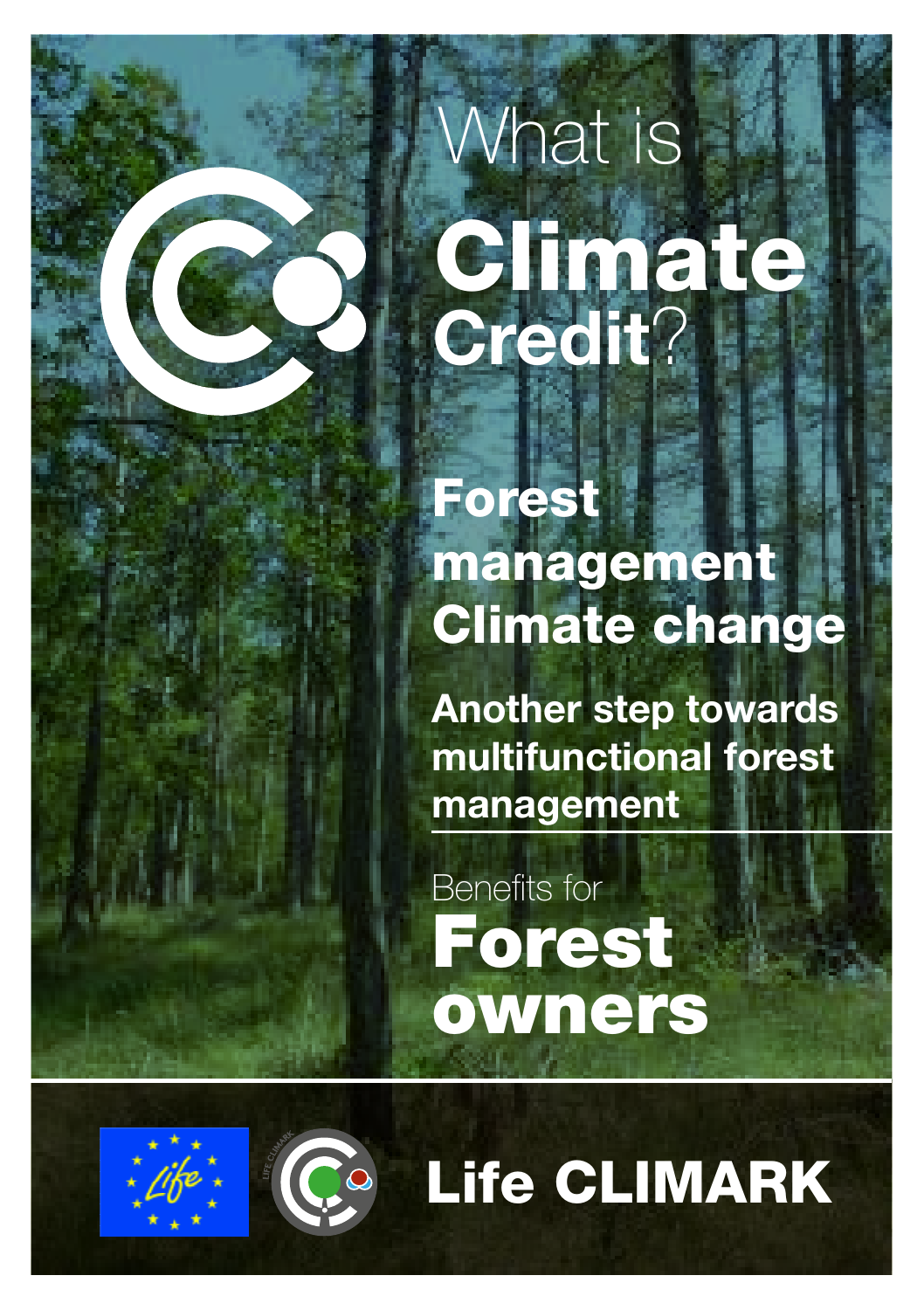

#### Did you know that Catalan forests absorb around 10% of the CO<sub>2</sub> emissions of Catalonia and that sustainable forest management could increase this capacity by up to 20%

The extensive forest expansion that began in the second half of the last century has been instrumental in sequestering atmospheric carbon dioxide in Catalonia, storing it in forest soil and trees in the form of carbon. Today, however, the role of forests in mitigating climate change is at risk: the rate of CO<sub>2</sub> sequestration has dropped by 17% over the last 25 years and an increase in disturbances poses a threat to the stocks that have accumulated over the decades. If properly planned, forest management can contribute to:

- Conserving current carbon stocks through measures to prevent large-scale forest fires by supporting the production of long-lived wood products and by protecting forest soils from damage.
- Maintaining the carbon sequestration capacity of forests and increasing their vitality by regulating competition for resources and, at local level, by tree planting.

Beyond forests, the production of local renewable raw materials, such as wood and cork, facilitates the replacement of fossil fuels and materials, thus contributing to the decarbonisation goals of the economy contemplated in climate change and bioeconomy promotion policies all over the world.

### **Multifunctional** forest management applied to your property

### PROMACC projects

Land management based on local participation and co-governance

# Multifunctional and climate-smart forest More than just carbon  $\blacksquare$  and  $\blacksquare$  and  $\blacksquare$  and  $\blacksquare$  and  $\blacksquare$  and  $\blacksquare$  and  $\blacksquare$  and  $\blacksquare$  and  $\blacksquare$  and  $\blacksquare$  and  $\blacksquare$  and  $\blacksquare$  and  $\blacksquare$  and  $\blacksquare$  and  $\blacksquare$  and  $\blacksquare$  and  $\blacksquare$  and  $\blacksquare$  and

#### "We reassert the importance of forest management in creating landscapes that are more resilient to climate change"

Aside from helping to sustain the role of forests in climate change mitigation, multifunctional forest management is essential if our landscapes are to adapt to the new climate. In many cases, management is required in order to prevent catastrophic forest fires and to increase the resistance of forest masses to longer periods of drought and more frequent disturbances, or to allow them to regenerate sooner. Through management consisting of different objectives, the benefits provided by forests can be strengthened, making them more valuable for each region. Such benefits—so-called *forest ecosystem services*—include aspects as important as forest biodiversity and the supply of good quality water, which are also affected by climate change.

It is therefore a matter of applying **climate-smart** management that generates renewable resources, capitalises on mitigation and adaptation synergies and takes into account the local context, beyond woodlands, in order to identify the management options that are best suited to each case, while surveying its economic viability.

#### "We believe in land management based on local participation and co-governance"

In order to increase the efficiency of applied management, at Life CLIMARK we propose the creation of Forestry Projects for Climate Change Mitigation and Adaptation (PROMACC), which will set forth the forestry measures that are to be applied in a certain region and which may be financed by the new climate credit market.

PROMACC projects are:

- Dependant on voluntary support and help to highlight the forest ecosystem services available in a given place.
- Built upon collaborative landscape-scale planning, which establishes priority measures in line with mitigation and adaptation criteria, in accordance with the objectives of a particular region.
- Based on collaborative forest management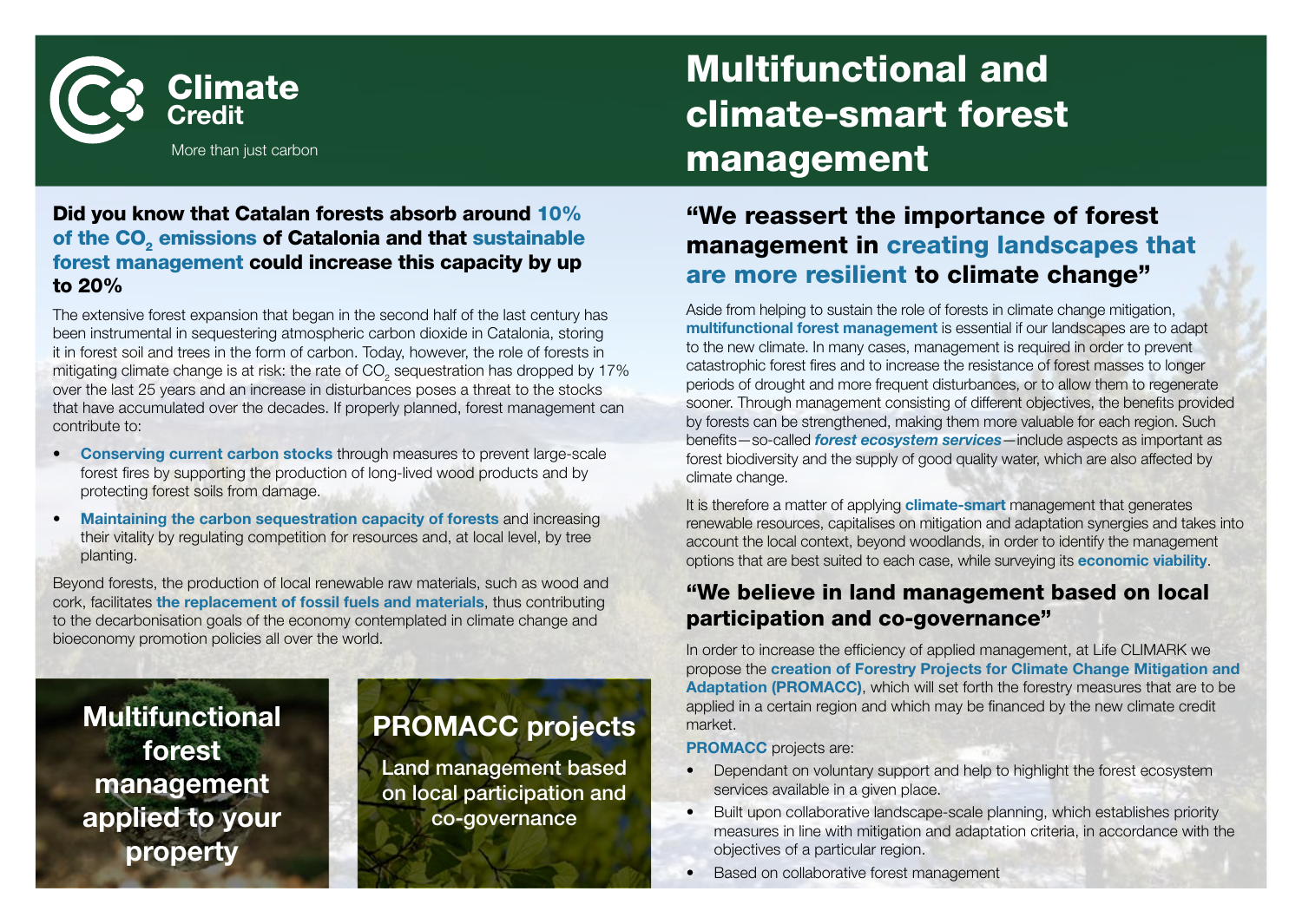

### How will the climate credit market work?

Funding is key to moving any project forward.

Life CLIMARK proposes that multifunctional management projects are funded by means of the climate credit market.

#### The system fundamentally centres on companies purchasing climate credit, which is then used to fund all or part of a forest project.

Providing the market with the climate credit that you generate through management practices serves as a

vehicle for society's joint responsibility for maintaining the services that forests provide and can be the difference between being able to apply sustainable management or not.

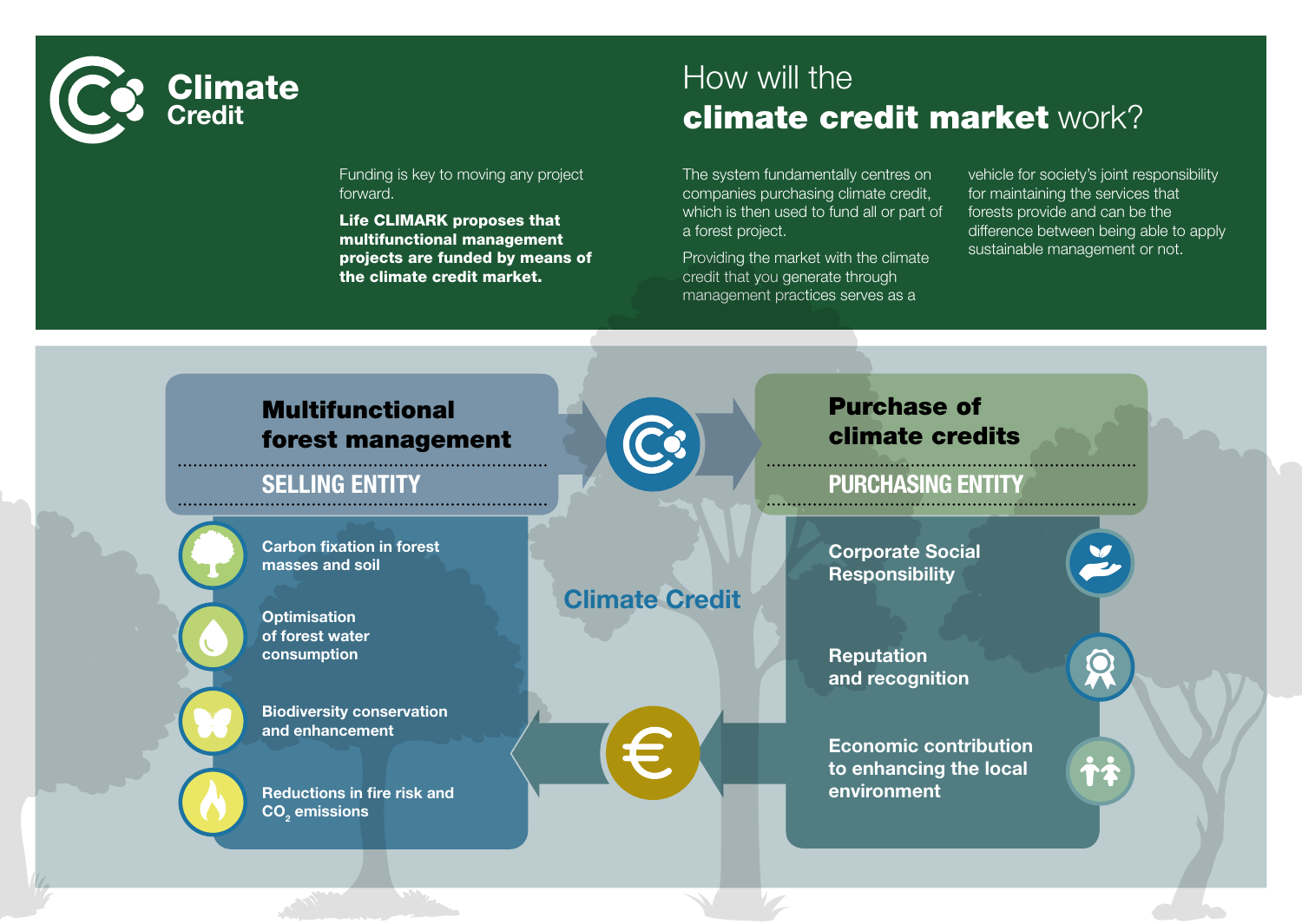

# What is climate credit?

**Climate credit** is a new medium of exchange designed to facilitate investment in nature-based solutions in Catalonia as part of voluntary offsetting and corporate social responsibility initiatives. For those who manage woodlands, it is a way to diversify income for management work, based on highlighting the benefits they provide for society. For companies, the Climate Credit seal is a secure and controlled way of managing contributions, while also offering visibility and transparency.

Climate credit is based on an integrated approach to forest management: for forestry activity to generate climate credits, it must have a positive impact on climate change mitigation and adaptation, and it must do so in a way that corresponds with the local context in which it is applied.

It is calculated based on an evaluation of the impact of forest management on the:

- Ability to absorb and/or conserve carbon stocks (in woodlands and in products)
- Water use of forests
- Conservation and enhancement of biodiversity
- Resistance and resilience to fires

Climate credits can help you take care of your woodlands, while also helping tackle the current climate crisis

# What climate credit can offer you?

### The Life CLIMARK consortium works to contribute to the efficiency and viability of multifunctional and climate-smart forest management

By offering management access to environmental finance systems, through the creation of a voluntary credit market that goes beyond carbon credits, integrating other factors such as water, biodiversity and fire prevention.

By providing foresters and their associations with the necessary tools to:

- Identify priority locations and the forestry measures that have the greatest impact on the objectives of climate change mitigation and adaptation.
- Calculate the impact of their management has on carbon balance, water supply and biodiversity, as well as climate credits generated by management applied to a specific region

## **Carbon**

Carbon fixation in forest tracts and soil

### **Water** Optimisation of forest water consumption

**Biodiversity** 

**Biodiversity** conservation

# Forest fires

Reductions in the risk of fire, its impact and carbon emissions